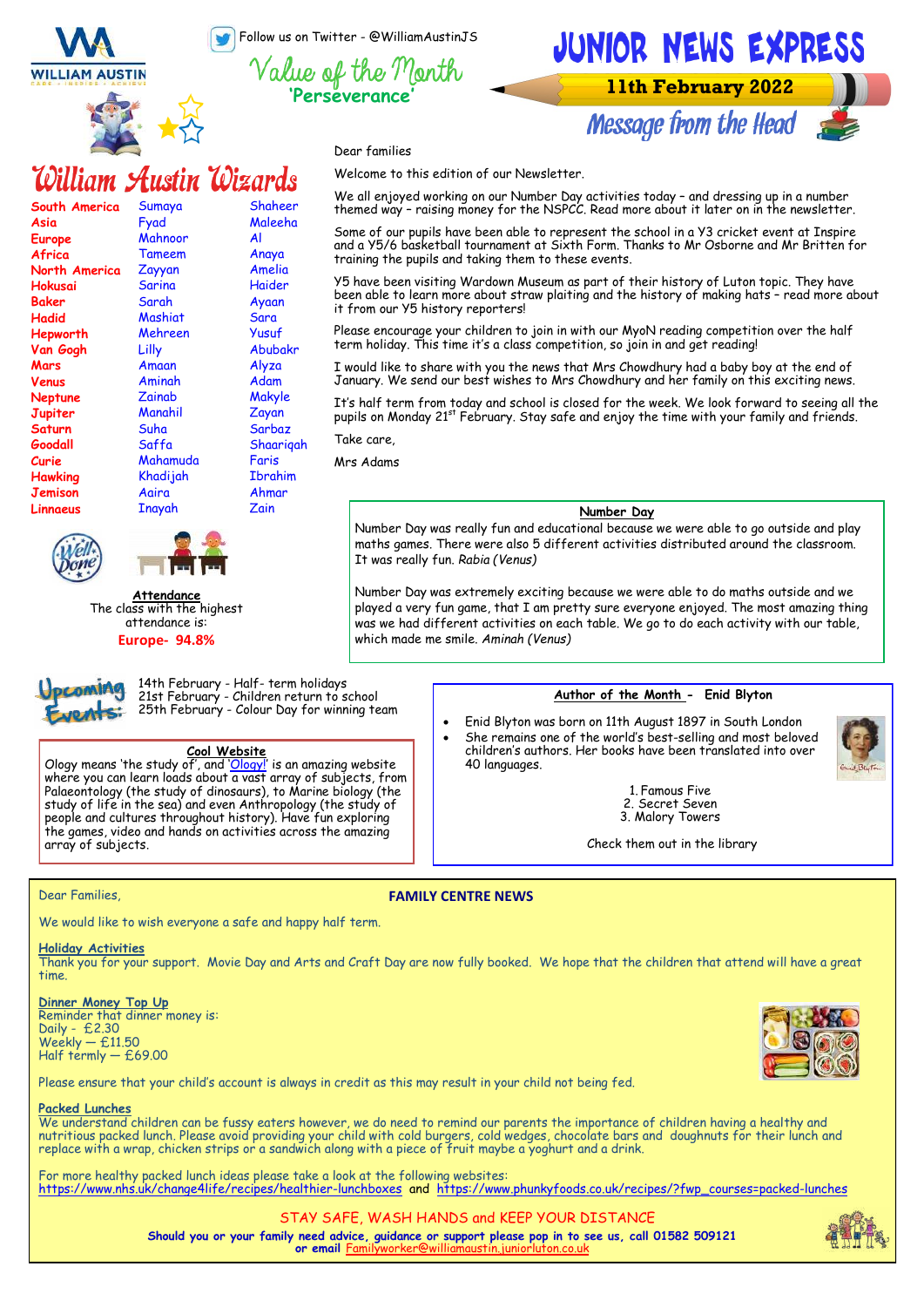

#### **Year 5 Wardown Museum**

Year 5 went on a trip to Wardown Park Museum. We had a tour guide that taught us about straw-splitting and the hat industry. She also talked us through the steps of how to make a straw hat. We had an amazing time and learnt lots about the hat industry! *Samreen, Amaya & Haleema (Neptune)*

At Wardown Park Museum, we learned all about how Luton used to be and how the people used to live. I really enjoyed the trip. The museum itself was pretty impressive. We did a scavenger hunt around the rooms and saw many different pictures and architecture. My favourite room was the bedroom. It had lots of Victorian luxury sofas and some scary medical equipment. I really liked some of the jewellery especially the tiara and necklace, and the toys looked amazing. Later, we met Caroline and explored different stages of hat making. We split the straw and learned how to plait with a ribbon. It was so much fun going to Wardown Park museum and I really enjoyed our day! *Javeria (Mars)*

The museum looked very old on the outside but looked wonderful inside. It had lots of decoration, the most impressive room was the toy room. The more impressive toy was the wire game, it was very creative. The piano seemed pretty old and it didn't really work. Children also used to play a word puzzle. I thought it was really good for spellings but I think they used it for fun. There was another room that was used for plaiting and making hats. I could play a plaiting game with a huge rope which was really fun! *Amir (Mars)*

#### **Art - Mrs Zerva**

In Art we have been doing lots of exciting activities this year. In Year 3, we are currently creating Roman shields and all children love it. In Year 4, classes have enjoyed a unit of work with Pop Art creations. In Year 5, they are exploring the repeated patterns and they have studied various artists of that style. In Year 6, they are looking at creating textiles practising their stitching skills.<br>Value of the Month - Perseverance

#### **Value of the**

Perseverance is very important because life is full of challenges-- and perseverance is what helps you get through the difficulties to get to what you want. Sometimes the challenge is something hard for your body, like raking the leaves from the entire garden or staying strong at the end of a long sports match. Sometimes it's a challenge for your mind, like learning a new maths skill or staying focused on something you need to do when you really want to do something else. Sometimes challenges are emotional like when you're sad when a friendship is breaking.

No matter what the challenge, perseverance is important because it is the drive that helps you get through the obstacle to the easier bit on the other side. Even though it feels so hard when you are working through a challenge, perseverance keeps pushing you through to your goal and to the good feeling that comes with knowing you did your best.

Taking the easy way out by cheating, quitting, or avoiding a situation doesn't make the challenge go away. It just means that you have to deal with it at a different time. Perseverance helps you get through the challenge, even though it's hard, and leaves you with the satisfaction of knowing you did the right thing.

Watch this video to help you better understand what PERSEVERANCE is by seeing how children show this quality in their lives: [https://www.youtube.com/watch?v=1WXL2peOPG4&ab\\_channel=DescribedandCaptionedMediaProgram](https://www.youtube.com/watch?v=1WXL2peOPG4&ab_channel=DescribedandCaptionedMediaProgram)

#### **Year 3**

It has been a busy half term and all the teachers are very proud of how hard the children have worked. In Maths, we have looked at reading and understanding charts and tables and the children have proved they have fantastic bar chart drawing skills. Our English unit on fables is coming to an end this week and we will be finishing it off with the children writing their own fable about not being selfish or greedy. I wonder which characters will learn the lesson? In History, we have finished our topic on the Romans and are really looking forward to seeing the holiday homework projects that the children create. Thank you for your continued support with reading and homework and have a lovely half term everyone. *Miss Thingsaker & the Year 3 team*

#### **Year 4**

Year 4 teachers are incredibly proud of the hard work and effort children have shown this half term. This week, children have begun a new fractions unit in maths and have persevered in learning about equivalent fractions and representing them; we will continue this unit after the week break. In art, children have had the opportunity to practise and create their own Pop Art creations using the technique of repeated images. In English, we will be using the popular children's book, 'The firework maker's daughter' as a stimulus to inspire the children to write journey stories. Thank you for your continued support in helping your child with their daily reading. Have a restful half-term holiday. *Mr Patel and the Year 4 team*

**Year 5**

Year 5 have worked incredibly hard this half term; we've produced amazing art work in the style of William Morris, explored Luton and its industries and even had a go at straw plaiting at Wardown Museum! Next half term, we'll be starting our historical narrative unit in English and continuing our work on fractions in Maths. Do have a restful break, but please encourage the children to have a go at trying MYOn Reading on any device and play TTRS. Thank you for your continuous support. *Mrs Hussain and the Year 5 Team*

#### **Year 6**

Year 6 teachers are incredibly proud of the hard work and perseverance children in Year 6 have shown. This week, children completed practice tests in reading and maths, showcasing their ability and the progress they have made this year. In maths, we have been learning some algebra; children have been writing expressions, using formulae and solving equations! In art, children have had the opportunity to practise a range of<br>stitches —including cross-stitch, satin stitch and back stitch— in preparation support in helping your child with their daily reading. Have a restful half-term holiday. *Mr Gilligan and the Year 6 team*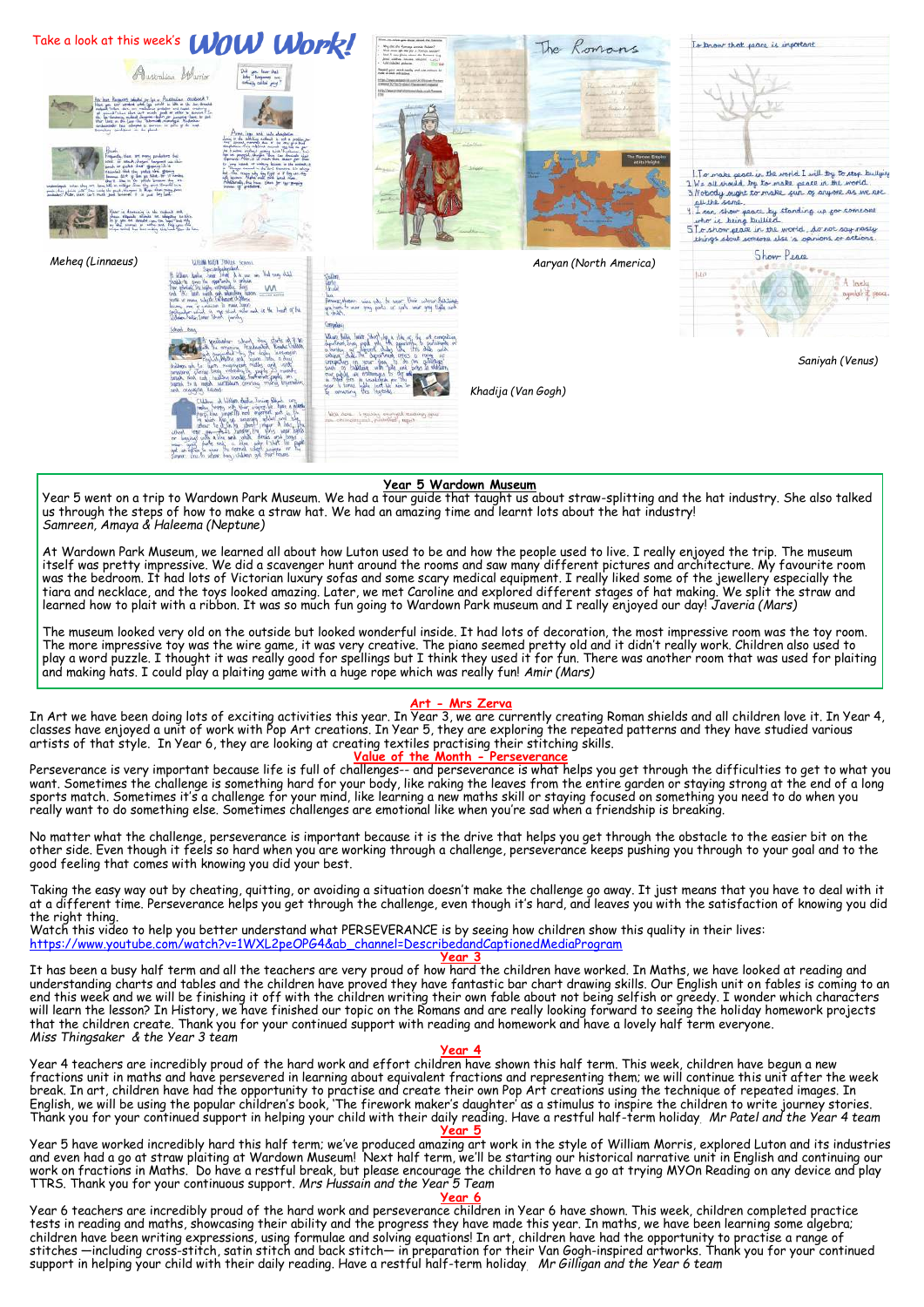





### Holiday Class Challenge



**February is the LOVE OF READING** month

So why not delve into the wonderful world of book? Not only will you improve your reading, but you will also be working your way to a fantastic class prize.

### **EVERY WORD COUNTS - log onto myON!**

Prizes will be awarded to the top class in each year group.



### Challenge is open 12<sup>th</sup> - 20<sup>th</sup> February 2022

You can access myON in various ways: via the school Intranet or by googling myON and logging in.

REMEMBER, to use the same login details as you use for all school related online activities.